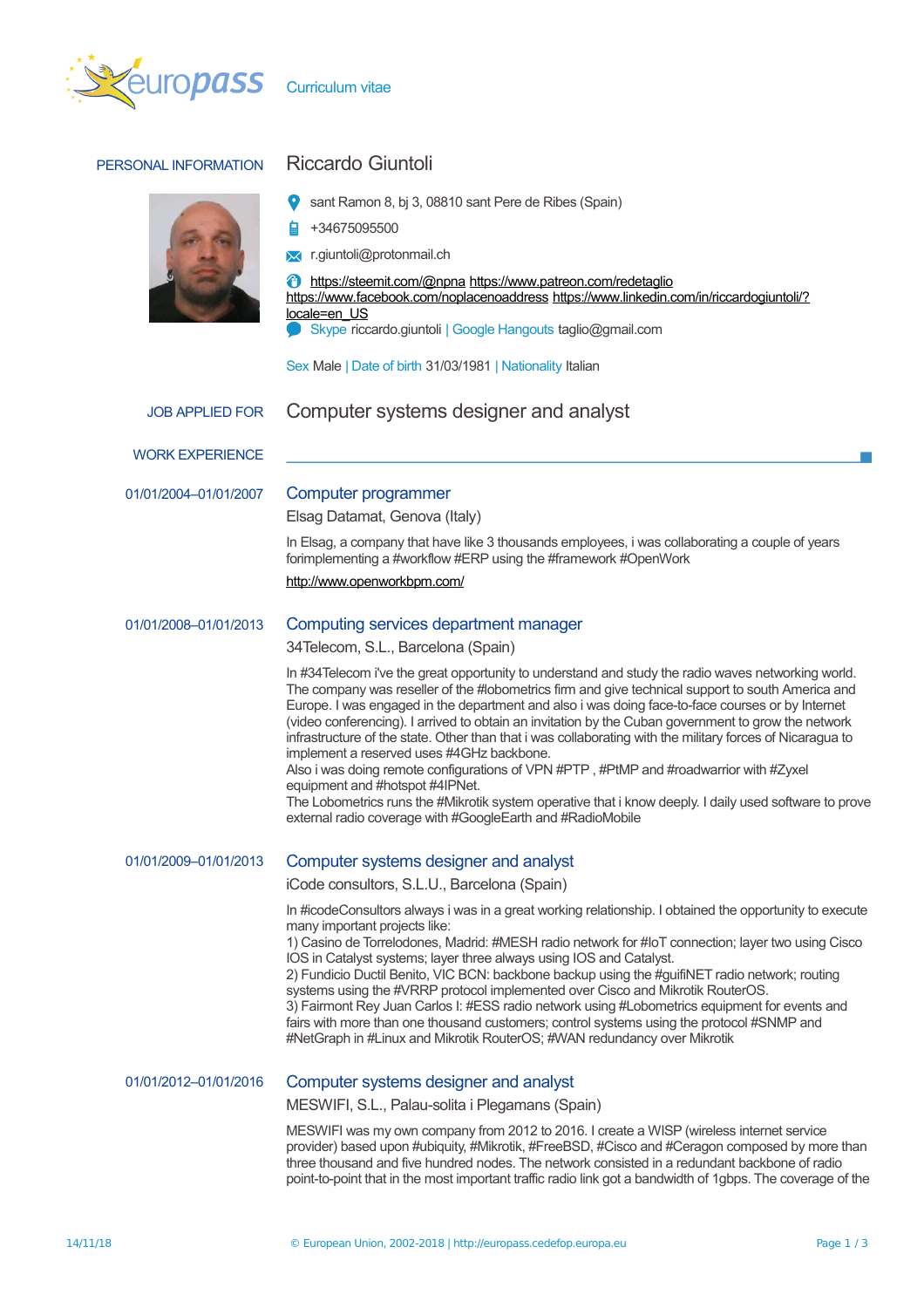

MESWIFI network was the province of Barcelona and Tarragona. Our #BGP peering exchange point was the Jazztel #datacenter in "zona Franca". Barcelona. There i've got a pair of rack composed by Mikrotik RouterOS routers, Cisco Catalyst switches layer three and layer two and some server for #IDS, #DNS, #MAIL and #VPBX operations. The servers was mounting #FreeBSD, #OpenBSD and #Debian Linux

| <b>EDUCATION AND TRAINING</b>      |                                                                                                                                                                                                                                                                                                                                                                                                                                          |                 |                     |                   |                    |  |  |
|------------------------------------|------------------------------------------------------------------------------------------------------------------------------------------------------------------------------------------------------------------------------------------------------------------------------------------------------------------------------------------------------------------------------------------------------------------------------------------|-----------------|---------------------|-------------------|--------------------|--|--|
| 01/01/1995-01/01/2000              | Diploma di istruzione secondaria superiore ad indirizzo scientifico<br>Liceo Scientifico Martin Luther King, Genova (Italy)                                                                                                                                                                                                                                                                                                              |                 |                     |                   |                    |  |  |
| 01/01/2000-01/01/2004              | Laurea triennale<br>Università degli Studi di Genova Dipartimento di Informatica e Scienze dell'Informazione,<br>Genova (Italy)                                                                                                                                                                                                                                                                                                          |                 |                     |                   |                    |  |  |
| 01/01/2011-01/01/2012              | <b>Cisco Networking Academy - CCNA</b>                                                                                                                                                                                                                                                                                                                                                                                                   |                 |                     |                   |                    |  |  |
| <b>PERSONAL SKILLS</b>             |                                                                                                                                                                                                                                                                                                                                                                                                                                          |                 |                     |                   |                    |  |  |
| Mother tongue(s)                   | Italian                                                                                                                                                                                                                                                                                                                                                                                                                                  |                 |                     |                   |                    |  |  |
| Foreign language(s)                | <b>UNDERSTANDING</b>                                                                                                                                                                                                                                                                                                                                                                                                                     |                 | <b>SPEAKING</b>     |                   | <b>WRITING</b>     |  |  |
|                                    | Listening                                                                                                                                                                                                                                                                                                                                                                                                                                | Reading         | Spoken interaction  | Spoken production |                    |  |  |
| Spanish                            | C <sub>1</sub>                                                                                                                                                                                                                                                                                                                                                                                                                           | C <sub>1</sub>  | C <sub>1</sub>      | C <sub>1</sub>    | C <sub>1</sub>     |  |  |
| Catalan Sign Language              | A <sub>1</sub>                                                                                                                                                                                                                                                                                                                                                                                                                           | A <sub>1</sub>  | A <sub>1</sub>      | A1                | A <sub>1</sub>     |  |  |
| English                            | C <sub>1</sub>                                                                                                                                                                                                                                                                                                                                                                                                                           | C <sub>1</sub>  | C <sub>1</sub>      | C <sub>1</sub>    | C <sub>1</sub>     |  |  |
| French                             | A <sub>1</sub>                                                                                                                                                                                                                                                                                                                                                                                                                           | A <sub>1</sub>  | A <sub>1</sub>      | A1                | A1                 |  |  |
| <b>Communication skills</b>        | Levels: A1 and A2: Basic user - B1 and B2: Independent user - C1 and C2: Proficient user<br>Common European Framework of Reference for Languages<br>Speaking about my "social networking" communication skills, those are my numbers:<br>Facebook: 4950 followers;<br>Facebook Page: 300 followers;<br>Instagram: 800 followers;<br>Twitter: 400000 impressions since January 2018;<br>Google+: 200 followers;<br>Tumblr: 100 followers. |                 |                     |                   |                    |  |  |
| Organisational / managerial skills | When i was the administrator of my own company, MESWIFI S.L., i manage three thousand and five<br>hundred customers. Also i arrive to have fifteen employees that work for me.                                                                                                                                                                                                                                                           |                 |                     |                   |                    |  |  |
| Job-related skills                 | Forensic Investigator, Privacy Officer, Security Professional, Unix System Administrator, Network<br>Engineer, Network Administrator, Cyber Security Specialist, Cyber Security Analyst, Network<br>Specialist, Radio Frequency Engineer, Linux Specialist, Linux System Administrator, Linux<br>Administrator, Linux Engineer, Senior Linux System Administrator, Unix Administrator, Unix Consultant                                   |                 |                     |                   |                    |  |  |
| <b>Digital skills</b>              |                                                                                                                                                                                                                                                                                                                                                                                                                                          | SELF-ASSESSMENT |                     |                   |                    |  |  |
|                                    | <b>Information</b><br>processing                                                                                                                                                                                                                                                                                                                                                                                                         | Communication   | Content<br>creation | <b>Safety</b>     | Problem<br>solving |  |  |